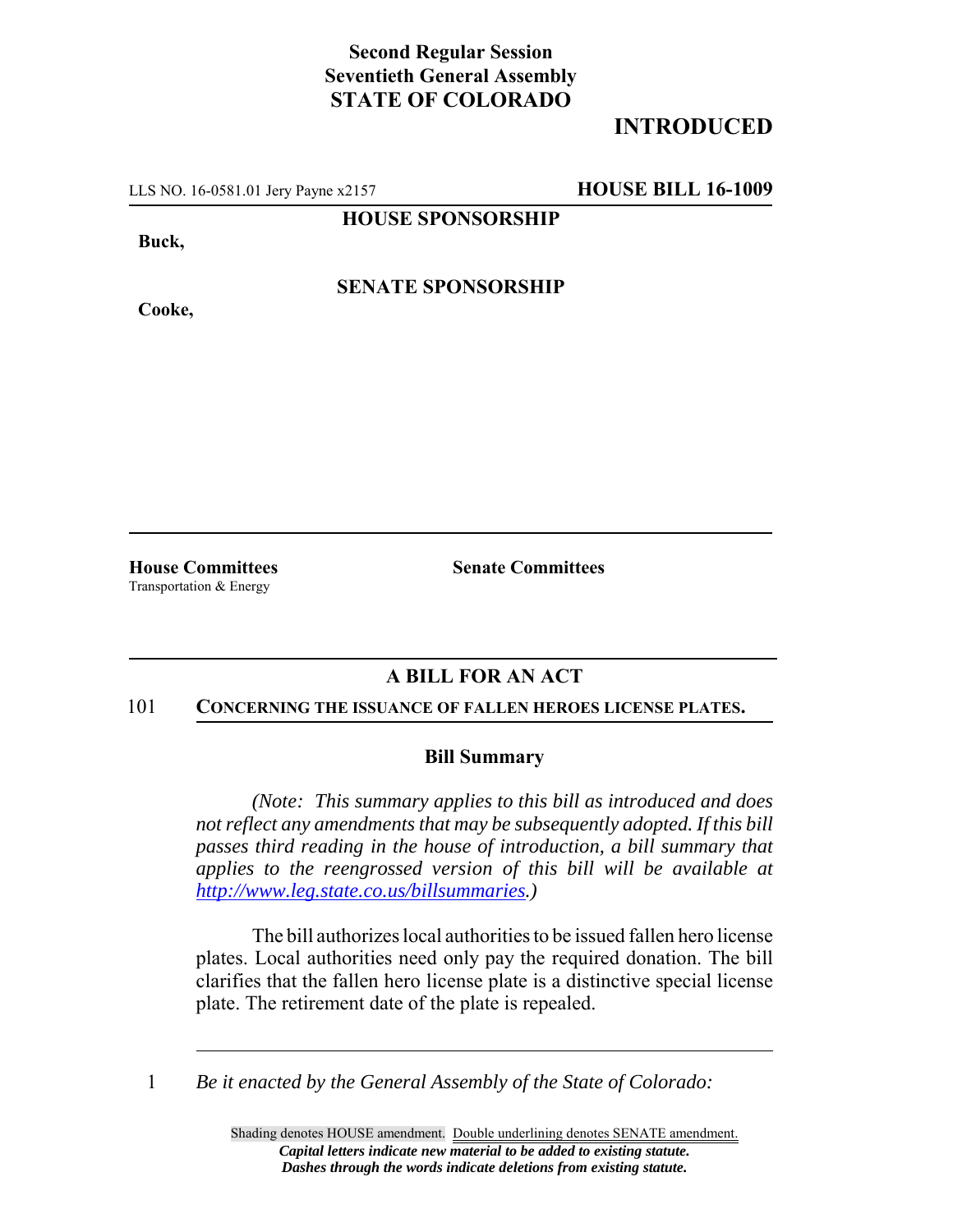1 **SECTION 1.** In Colorado Revised Statutes, 42-1-102, **amend** 2  $(24.5)$  as follows:

3 **42-1-102. Definitions.** As used in articles 1 to 4 of this title, 4 unless the context otherwise requires:

5 (24.5) "Distinctive special license plate" means a special license 6 plate that is issued to a person because such THE person has an immutable 7 characteristic or special achievement honor. Such A special achievement 8 honor shall not include EXCLUDES a common achievement such as 9 graduating from an institution of higher education. Such A special 10 achievement shall include INCLUDES honorable service in the armed 11 forces of the United States. "Distinctive special license plate" shall 12 include INCLUDES a license plate that is issued to a person or the person's 13 family to honor such THE person's service in the armed forces OR A PEACE 14 OFFICER'S SACRIFICE IN THE LINE OF DUTY.

15 **SECTION 2.** In Colorado Revised Statutes, 42-3-242, **amend** (2) 16 (a), (3) (a), and (4) as follows:

17 **42-3-242. Special plates - fallen heroes.** (2) (a) There is hereby 18 established the fallen heroes special license plate. The department may 19 stop issuing the fallen heroes special license plate if a total of three 20 thousand license plates are not issued by July 1, 2017. A person who was 21 issued a fallen heroes special license plate on or before July 1, 2017, may 22 continue to use the fallen heroes special license plate after July 1, 2017, 23 regardless of whether the department stops issuing the special license  $24$  plate.

25 (3) (a) (I) EXCEPT AS PROVIDED IN SUBPARAGRAPH (II) OF THIS 26 PARAGRAPH (a), a person may apply for a fallen heroes license plate if the 27 person pays the taxes and fees required under this section ARTICLE and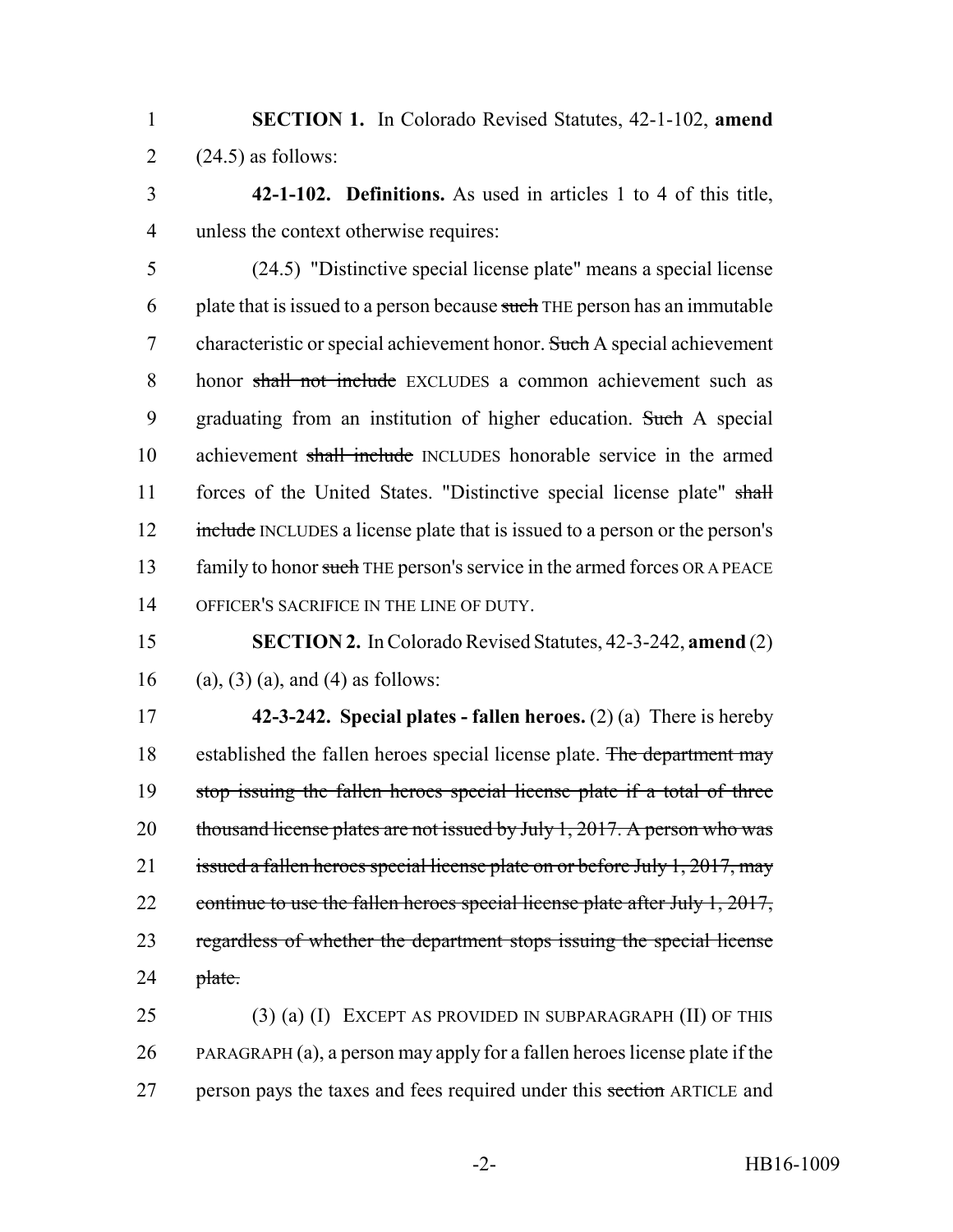1 provides to the department or an authorized agent a certificate, issued by 2 the Colorado chapter of the Concerns of Police Survivors, Inc., or its successor organization, confirming that the applicant has donated fifty dollars to the Colorado chapter of the Concerns of Police Survivors, Inc.

 (II) A LOCAL AUTHORITY MAY BE ISSUED A FALLEN HEROES LICENSE PLATE FOR A MOTOR VEHICLE THAT DOES NOT EXCEED SIXTEEN THOUSAND POUNDS EMPTY WEIGHT IF THE LOCAL AUTHORITY PAYS ANY TAXES AND FEES REQUIRED BY THIS ARTICLE AND PRESENTS TO THE DEPARTMENT A CERTIFICATE SHOWING IT MADE THE DONATION REQUIRED 10 BY SUBPARAGRAPH (I) OF THIS PARAGRAPH (a).

 (4) (a) EXCEPT AS PROVIDED IN PARAGRAPH (b) OF THIS SUBSECTION (4), the amount of the taxes and fees for special license plates under this section are the same as the amount of the taxes and fees for regular motor vehicle license plates; except that the department shall collect a one-time fee of twenty-five dollars for issuance or replacement of the license plate. The department shall transmit the additional one-time fee to the state treasurer, who shall credit the fee to the highway users tax 18 fund created in section 43-4-201, C.R.S.

 (b) A LOCAL AUTHORITY NEED NOT PAY THE ONE-TIME FEE 20 IMPOSED IN PARAGRAPH (a) OF THIS SUBSECTION (4).

 **SECTION 3. Act subject to petition - effective date - applicability.** (1) This act takes effect at 12:01 a.m. on the day following the expiration of the ninety-day period after final adjournment of the general assembly (August 10, 2016, if adjournment sine die is on May 11, 2016); except that, if a referendum petition is filed pursuant to section 1 (3) of article V of the state constitution against this act or an item, section, or part of this act within such period, then the act, item, section, or part